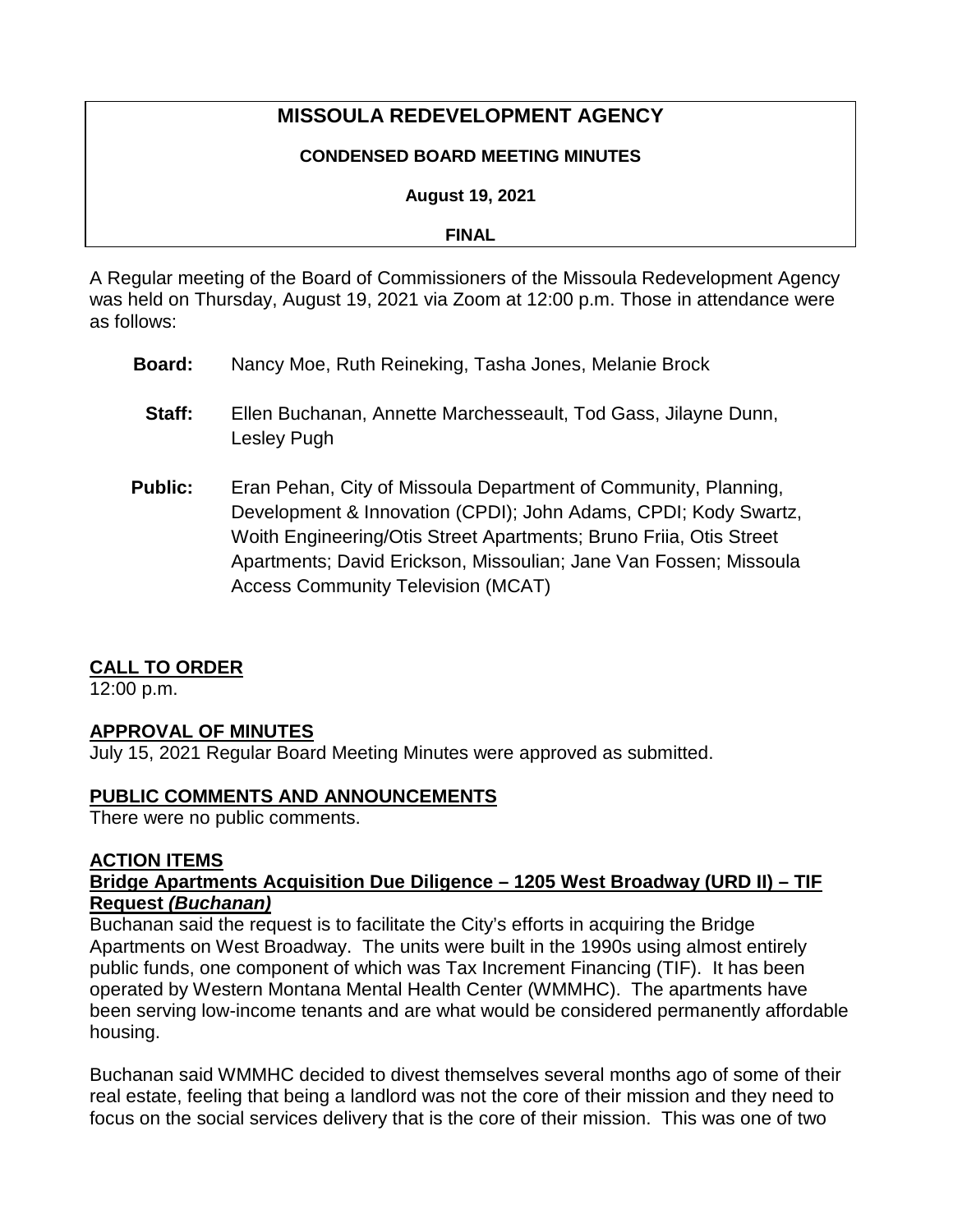properties they decided to sell on the public market. The Bridge Apartments have 20 units in it. The City made an effort to buy this property so there would be a guarantee that it would continue to serve the population that it was originally built to serve. At that time, the decision was made to enter into a purchase agreement with a private purchaser that was undisclosed. They did their due diligence but did not move forward with the purchase, so the property became available once again with very short timelines within which to respond and do the legwork that needs to be done in order to make a purchase of this nature. The City has been down this road on a couple of other purchases that MRA facilitated, but none with this kind of time frame.

The property is located at the corner of Burton and West Broadway Streets. It is in Urban Renewal District (URD) II. It is strategically located in terms of redevelopment the City is starting to see happen in that area. MRA is in the midst of the West Broadway Corridor Master Plan from California Street west to Russell Street, which is a stone's throw from this piece of property. It is the City's desire that the MRA purchase the property using TIF. The request today is that the MRA Board approve an amount of up to \$25,000 to cover due diligence costs. Buchanan said a similar process happened when the City bought the Montana Rail Link (MRL) property on Johnson Street. The purchase price of the property is \$2,195,000 and there is a deposit of \$25,000 earnest money into an escrow account.

In context of the larger City picture and strategic goals, Buchanan addressed the strategic plan goals in her memo that they believe this purchase meets. The first goal in the City's strategic plan is safety and wellness, and makes reference to providing life-saving services for Missoula's vulnerable population. With the current housing situation, should this housing no longer be available to the current tenants, some or all of them would probably be in a position of not being able to find a home within their means or with the service delivery they have come to expect there. That gets into the public purpose as well, and the stated goal with the City and MRA is to do whatever they can to keep Missoula's population housed. If this property is not kept in public ownership or ownership that is restricted by an interim property ownership, the City has no control over what happens with those apartments. It is staff's recommendation that the MRA Board approve up to \$25,000 to fund the due diligence needed to make a decision. If the City moves forward there will be a request coming to MRA at the September Board meeting to request funding to purchase the property.

Moe referred to Buchanan's memo and asked for further explanation on the items of due diligence that are underway. Buchanan said the appraisal has been completed and received by the City. It does justify the purchase price for the property. Moe asked what the amount of the appraisal was. Buchanan said \$2,195,000. Moe asked for the status of the environmental assessment. Buchanan said it is under contract to be done and it will be completed within a time frame that is acceptable to the City. John Adams, City of Missoula Department of Community, Planning, Development & Innovation (CPDI), said the building inspection has been completed and a Phase 1 Environmental Site Assessment has been started and will be complete in about three weeks.

Moe asked about the property assessment and if it was part of the building assessment. Buchanan said the building was thoroughly inspected by an independent professional building inspector. It came back with a couple of deficiencies that the City is working with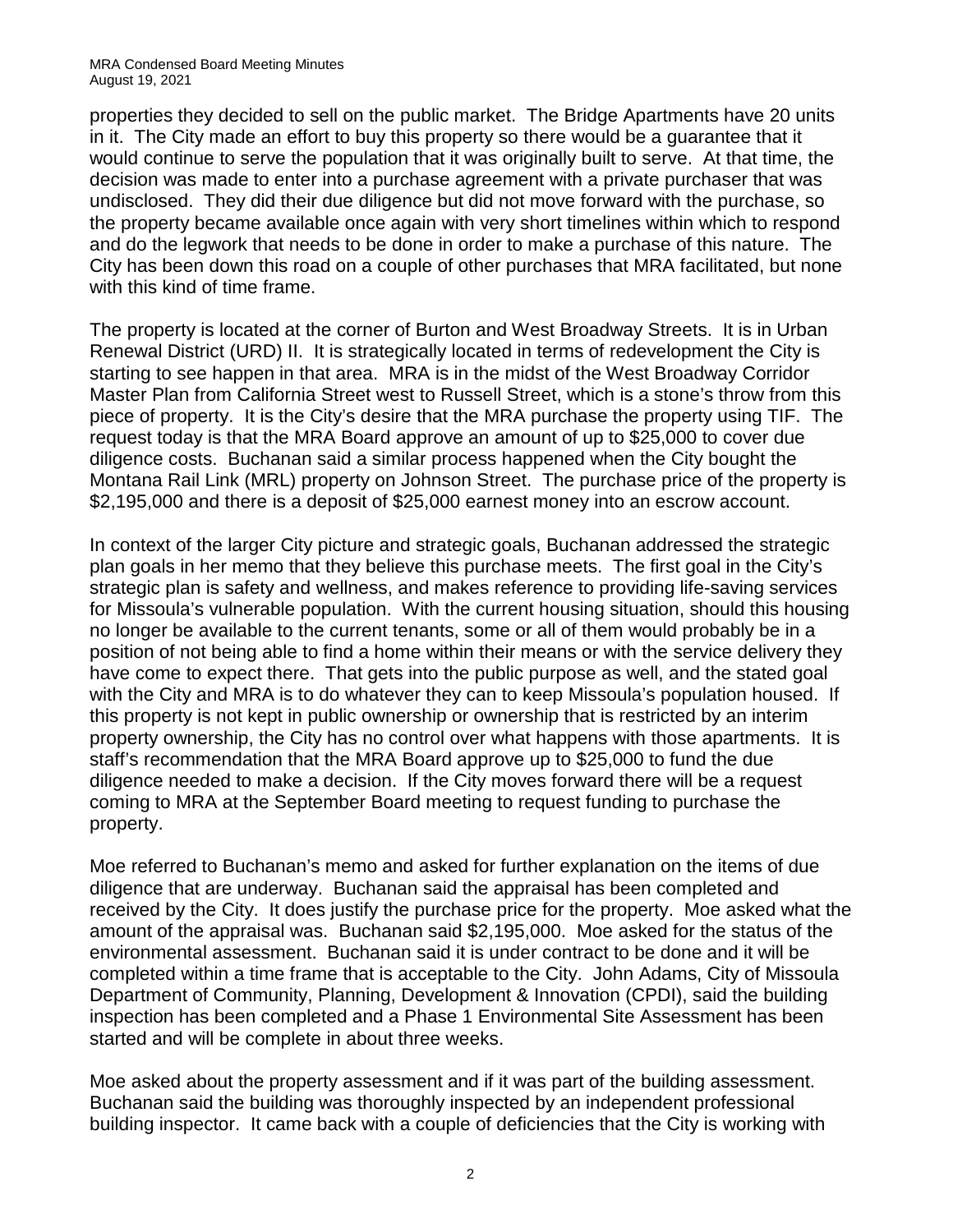#### MRA Condensed Board Meeting Minutes August 19, 2021

the seller to resolve. By and large, the building is in great shape. There are some minor deferred maintenance issues, there is a boiler that's not operable and an air conditioning unit needing service, as well as some cleanup that needs to be done professionally. The City has done a response back to the seller asking that they take care of some of those items or place that money in escrow which is about \$65,000. Moe asked if there are other items for due diligence. Buchanan said not that the City knows of today, but it is a very quickly moving target and something could come up that they need outside help with.

Moe said the other item that is still open in the memo is the feasibility of dedicating this property in perpetuity to its low income purposes. She asked what the status of that is. Eran Pehan, Director of CPDI, said they have spent a good deal of time working to better understand these homes both in their affordability status and in terms of the residents and the folks that call the Bridge home today. As Buchanan pointed out, there are individuals living there today who are accessing supportive programming from WMMHC. That comes for many in the form of case management or their PACT (Program of Assertive Community Treatment) team which is a team of professionals working with folks experiencing mental health symptomology to provide a whole host of services from counseling case management, medication management, etc. There are also individuals there that receive very light touch service or receive no service at all and have been long-term tenants and are very stable in that tenancy. Pehan said it is important to note that all of those services will carry on. They aren't tied to the ownership of WMMHC of that facility. They are services available to folks living throughout the community. There will be no disruption in supportive programming or care for these individuals with the sale of the building to the City or with any downstream change in ownership. The City does plan to work with WMMHC to make sure that happens seamlessly and that folks feel stable with the transition, have all the information they need and there are no unnecessary concerns there.

Pehan said in terms of long-term affordability the City has several mechanisms at its disposal to do that and they are working with the City Attorney's office to determine what the best fit tool is in that scenario. She said it is something CPDI does every day in terms of different types of projects they fund with Community Development Block Grant (CDBG) funding or HOME (Home Investment Partnerships) funding, and placing long-term affordability restrictions on a property. That ensures the property is used for the stated intent which is permanently affordable housing so they know with the additional investment they are protecting that investment and protecting the asset for the community for decades and decades to come.

Pehan said CPDI is also working with the Missoula Housing Authority (MHA). Individuals living at the Bridge are at high risk for eviction should it fall into market-rate ownership. The average rent there is about \$450 for a one-bedroom apartment. That is 50% of what the current market rate is for a one-bedroom apartment in Missoula. Many of the individuals are on a fixed income that would not allow them to pay a higher rate. Only three of the 20 tenants there today have housing vouchers, the rest are paying \$450 out of pocket. CPDI is working with MHA to pair the remaining 17 tenants with housing vouchers which will bring their rental liability down even further, allowing them better ability to pay for food and medication, health care, etc. That will provide better stability for those tenants and it also provides better financial stability for the project by bringing in that federal resource to help subsidize those rents.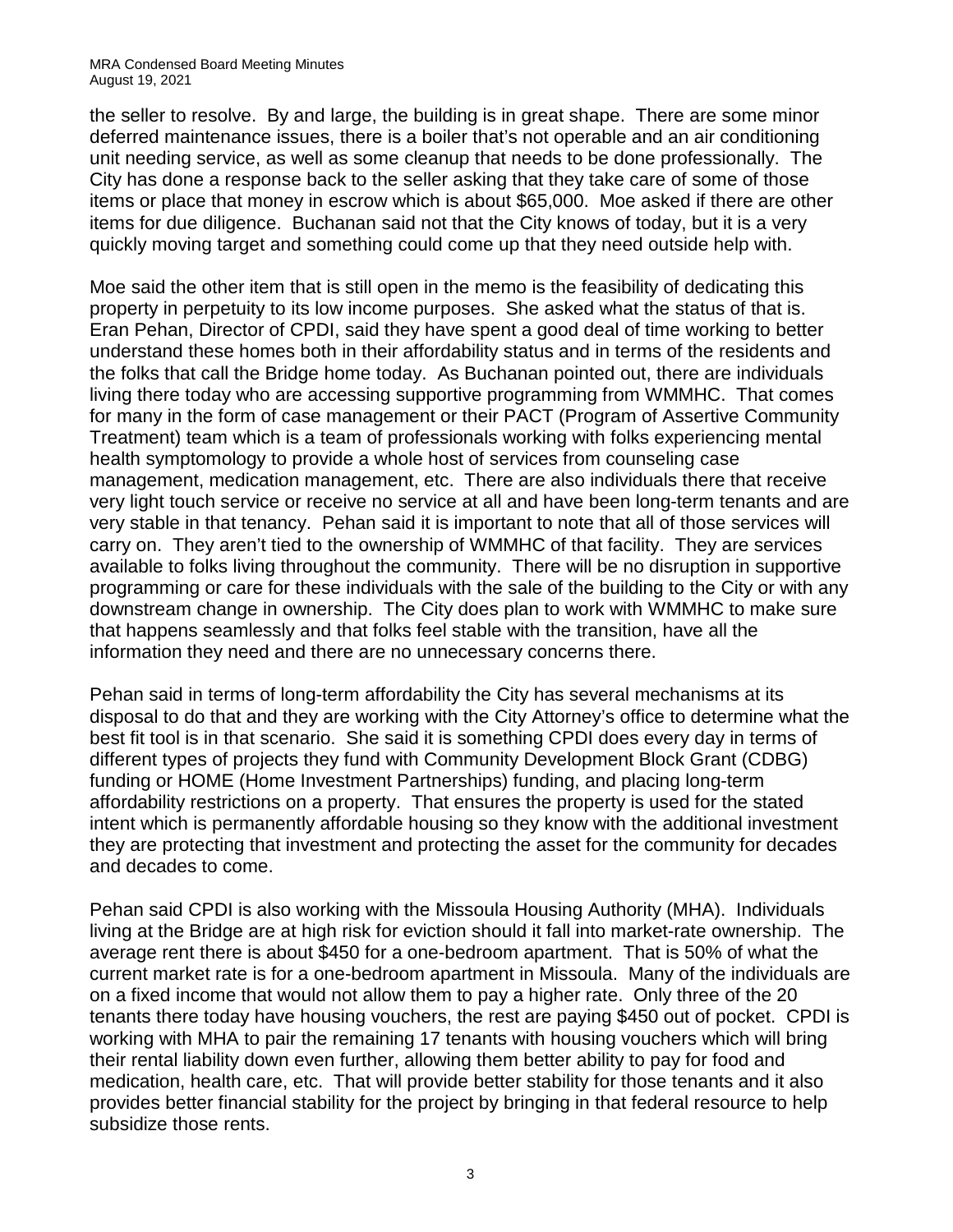Buchanan said she only addressed the financing in terms of the due diligence funding right now. URD II has an excess of \$1.2 million in unobligated funds in that District, so up to a \$25,000 allocation does not stress the District or create a situation where MRA would lose opportunities. If this moves forward, City staff will need to work through how it is structured financially. There are a number of different variables with that and they are working through it. There have also been financial partners that have reached out on their own and are willing to help out any way they can.

#### **BROCK: I MOVE THE MRA BOARD APPROVE AN ALLOCATION OF TIF FUNDS FROM URD II OF UP TO \$25,000 TO FUND THE DUE DILIGENCE NECESSARY FOR THE CITY TO CONSIDER A PURCHASE OF THE BRIDGE APARTMENTS LOCATED AT 1205 WEST BROADWAY WITH THE UNDERSTANDING THAT ONLY THOSE FUNDS THAT ARE NEEDED WILL BE EXPENDED.**

#### **Reineking seconded the motion.**

David Erickson, Missoulian, asked how much TIF money was used in the construction of the building. Buchanan said she did not have that number, but would get it for him.

Moe asked if this counts as a contribution to the Affordable Housing Trust Fund (AHTF) from MRA. Buchanan said a lot of it will depend on what the ultimate disposition of the property is. The thinking on the part of the Administration has been that with respect to this transaction, if the City conveys this property to another owner/operator who complies with the goals here, whatever funds that come back to the City would come back to URD II because of the magnitude and nature of the projects MRA wants to accomplish in the next nine years. If there is a gap between what the City pays for it and what it sells for, then that would be considered a contribution to the AHTF. Buchanan said there doesn't seem to be any shortage of money that MRA is contributing to affordable housing so she doesn't think MRA will come up short.

#### **No further discussion. No public comment.**

## **Motion passed unanimously (4 ayes, 0 nays).**

## **Montana Rail Link (MRL) Property Remediation Plan (State Superfund Delisting) – 1930 South Avenue (URD III) – TIF Request** *(Marchesseault)*

Marchesseault said the City is in the process of going through environmental cleanup on the Montana Rail Link (MRL) Triangle. The final goal is to have it delisted from the state Superfund site. It is a two-step process working with the Department of Environmental Quality (DEQ). The first step is an Environmental Assessment Plan (EAP) which is a detailed report that identifies what contaminants are out there. When that is clearly identified, the second step is the Remediation Plan (RP) which is the final plan of what will be done including construction, cleanup activities, and it finalizes delisting from the Superfund site. The EAP has been completed and submitted to DEQ for final approval.

Marchesseault said WGM Group is the consultant leading the environmental assessment and they are working with DEQ. The City is now heading into the RP process. CPDI has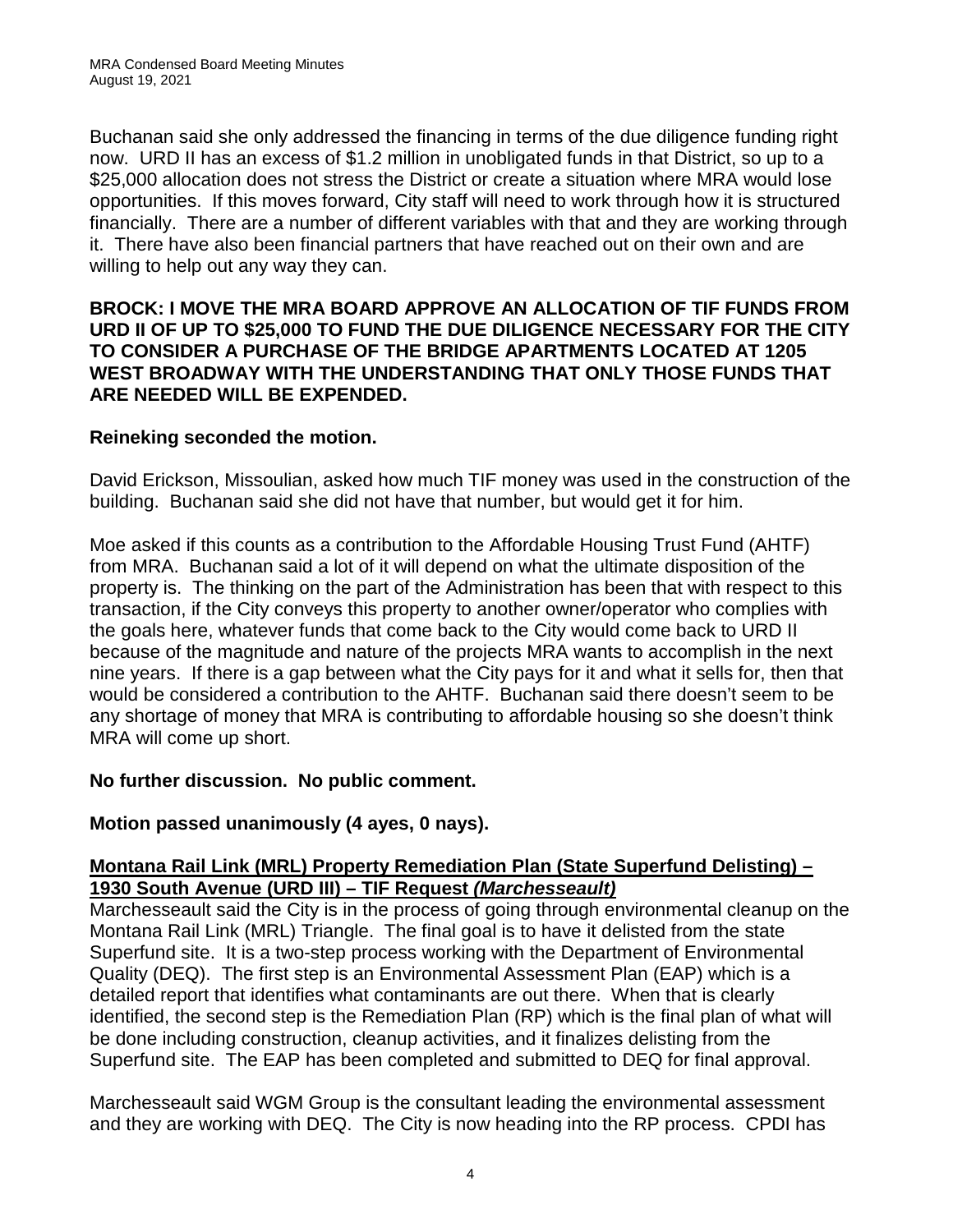secured a Brownfields grant for the cleanup activity, RP and final delisting. The grant comes with a 17% local match and staff is asking for TIF funds for the local match.

Adams clarified that CPDI has not submitted the draft yet and will be doing it on Monday. He said the overarching goal is to be able to add to Missoula's housing stock on the north end of MRL Triangle. He said they can't in good conscience spend federal funding or put people to live on a state Superfund site. Delisting is important. The good news is that they have found very little of concern in the environmental assessment. They believe the most important thing to be done is not actually state Superfund regulated, it's the asbestos abatement in the structures. The asbestos in the structures is not friable and does not present a current health threat, but is something they will need to address in order to demolish the buildings. Adams said they will need to talk with DEQ because there are a couple of things they may or may not be worried about. He said those discussions are the next part of this process.

Moe noted that URD III has adequate funds to fund this request.

Brock asked if this was the last piece of the puzzle in the grander scheme for this area or if another parcel will need environmental assessment. Adams said this will be it. They will submit the draft to DEQ for approval. DEQ may request additional information, but Adams said he doesn't think there will be surprises or things DEQ hasn't already conveyed to them. The outcome they intend and believe will happen is delisting. Jones asked what will be next, assuming delisting happens. Marchesseault said the next step is to sit down and put together a Request for Proposals (RFP) to engage developers and do a master planning process so the land is ready to go for development as soon as it's delisted and the determination has been made that it is no longer needed for an emergency shelter as it was last year in the former SHEC (Sovereign Hope Evangelical Church) building. Buchanan said once DEQ approves the cleanup plan they have to clean the property up. That can be going on simultaneously with the public process and with deconstruction of those buildings. She said this is the linchpin that lets the City start moving forward with redevelopment.

Reineking asked if MRA should expect an additional funding request to answer questions if DEQ has them. Adams said if DEQ asks for additional substantial work they should be able to find a different way to cover it, either as part of this cleanup process and integrated into the current grant, or some other option. He said they don't anticipate coming back to MRA. Reineking asked if the Board can expect further requests for deconstruction, cleanup or for the master plan. Buchanan said today's request is the match for the actual funding that will clean it up. Marchesseault said the master planning effort and getting the site cleared and ready for construction and development would be a future request. Buchanan added that buildings are coming down on the site as they become hazardous. Depending on the timing, staff may come back to the Board in September with a fairly modest request for deconstructing what's left of a building that someone set a fire in that is a hazard.

**JONES: I MOVE THE MRA BOARD APPROVE UP TO \$67,000 IN TIF FUNDS AS A LOCAL MATCH FOR THE CITY'S EPA BROWNFIELDS CLEANUP GRANT TO PREPARE A MONTANA DEQ VOLUNTARY CLEANUP PLAN – REMEDIATION PLAN (VCP-RP), COMPLETE THE CLEANUP ACTIVITIES, AND FINALIZE DELISTING THE MONTANA RAIL LINK PROPERTY LOCATED AT 1930 SOUTH AVENUE FROM THE**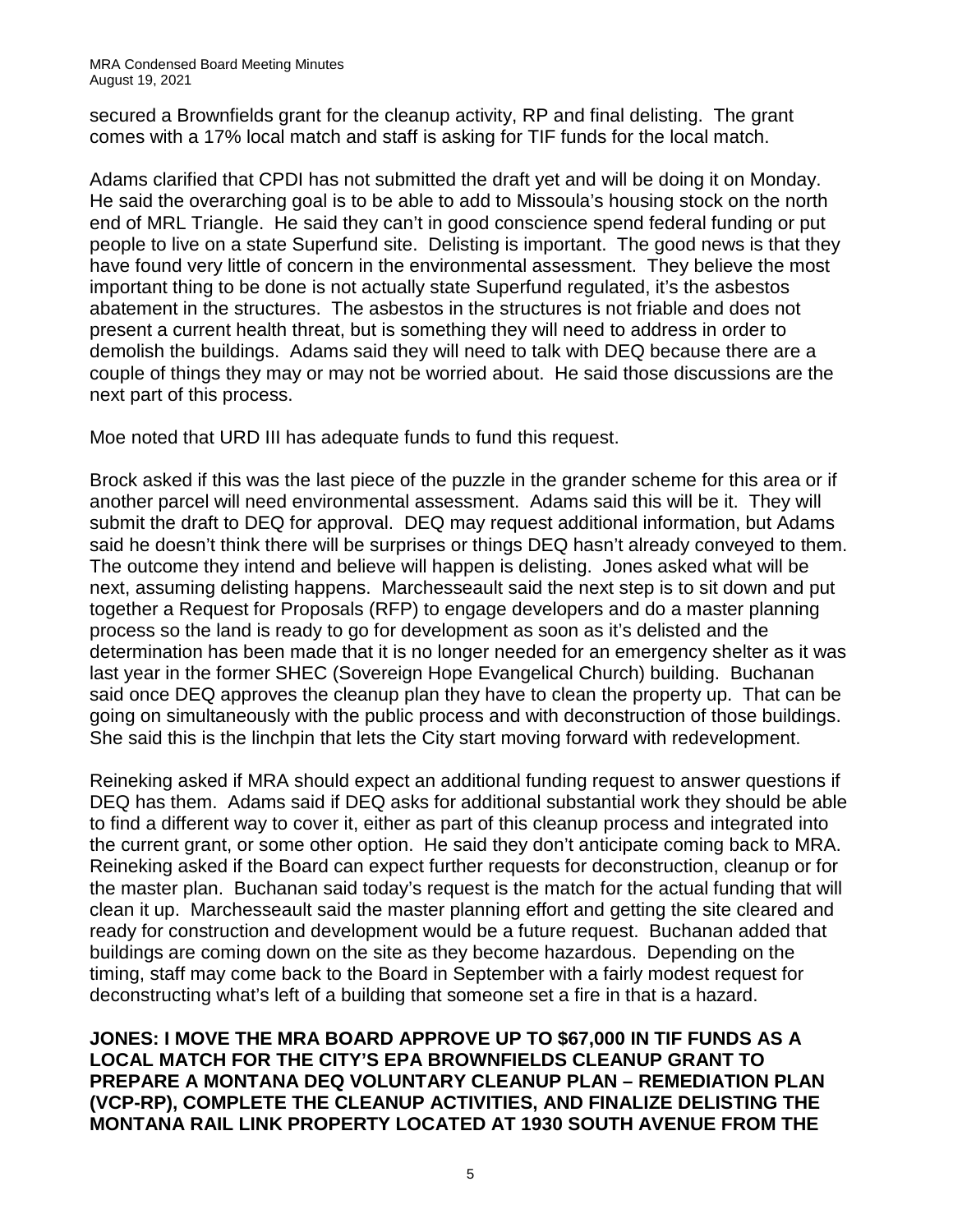#### **MONTANA STATE SUPERFUND LIST, AND DIRECT STAFF TO ENTER INTO A MEMORANDUM OF UNDERSTANDING WITH THE DEPARTMENT OF COMMUNITY PLANNING, DEVELOPMENT & INNOVATION TO COMPLETE THE WORK.**

**Reineking seconded the motion.**

**No further discussion. No public comment.**

**Motion passed unanimously (4 ayes, 0 nays).**

## **Otis Street Apartments – 1600 Otis Street (North Reserve-Scott Street URD) – TIF Request** *(Marchesseault)*

Marchesseault said the property owners/developers submitted a request for TIF assistance at 1600 Otis Street, located in the North Reserve-Scott Street URD. The request is for assistance to remove some existing structures on the site, extend Otis Street to the west to provide access to the development site, and to extend water and sewer mains to the development site.

The project will consist of 39 units with a mix of studio, one-bedroom, and two-bedroom apartments. The developers have developed a number of properties throughout the community and their goal is to provide workforce housing. This is not high-end housing or designated affordable housing, it's housing that is in the "missing middle" that Missoula has been searching for in the community.

Kody Swartz, Woith Engineering, said they plan on extending Otis Street and surface improvements to include a boulevard sidewalk, curb and gutter. Additionally, the sewer line would need to be extended 300 feet and the water main extended 500 feet to get services to the property. He said they are aiming for the 65% area median income (AMI) for rents, trying to hit the market rate rent at 65% and the "missing middle".

Jones asked what the timeline is for potential occupancy. Swartz said they are hoping summer/fall of 2022. Brock said it is very exciting to see more projects going into the North Reserve-Scott Street URD. Moe referred to the map showing the property as-is with demolition keynotes on it. It lists items in the demolition keynotes that are not part of the tract that is being developed and are actually on the street. She asked if MRA usually pays for items that are out of the development area. Marchesseault said if it is in the public rightof-way (ROW) then MRA will consider it. She said the existing road that provides access to this site is a gravel road and not as wide as it would need to be to get the ROW prepared. All of that material needs to come out in order to prepare for the full width construction of the street. Swartz said the fencing and driveways are all within the public ROW and would be incidental to construction of the new roadway. He said anything in the ROW is part of the road construction and was not included in the estimate he provided from Waste Less Works on the demolition and deconstruction which was at the site only.

Moe asked who the developers and owner of the property are. Swartz said Bruno Friia and Clancy Kenck are partners on the project. Moe asked who the contractor is. Swartz said the contractor will be Tollefson Construction. Marchesseault said they have developed a number of similar housing developments. Swartz said they did the Aubrey Place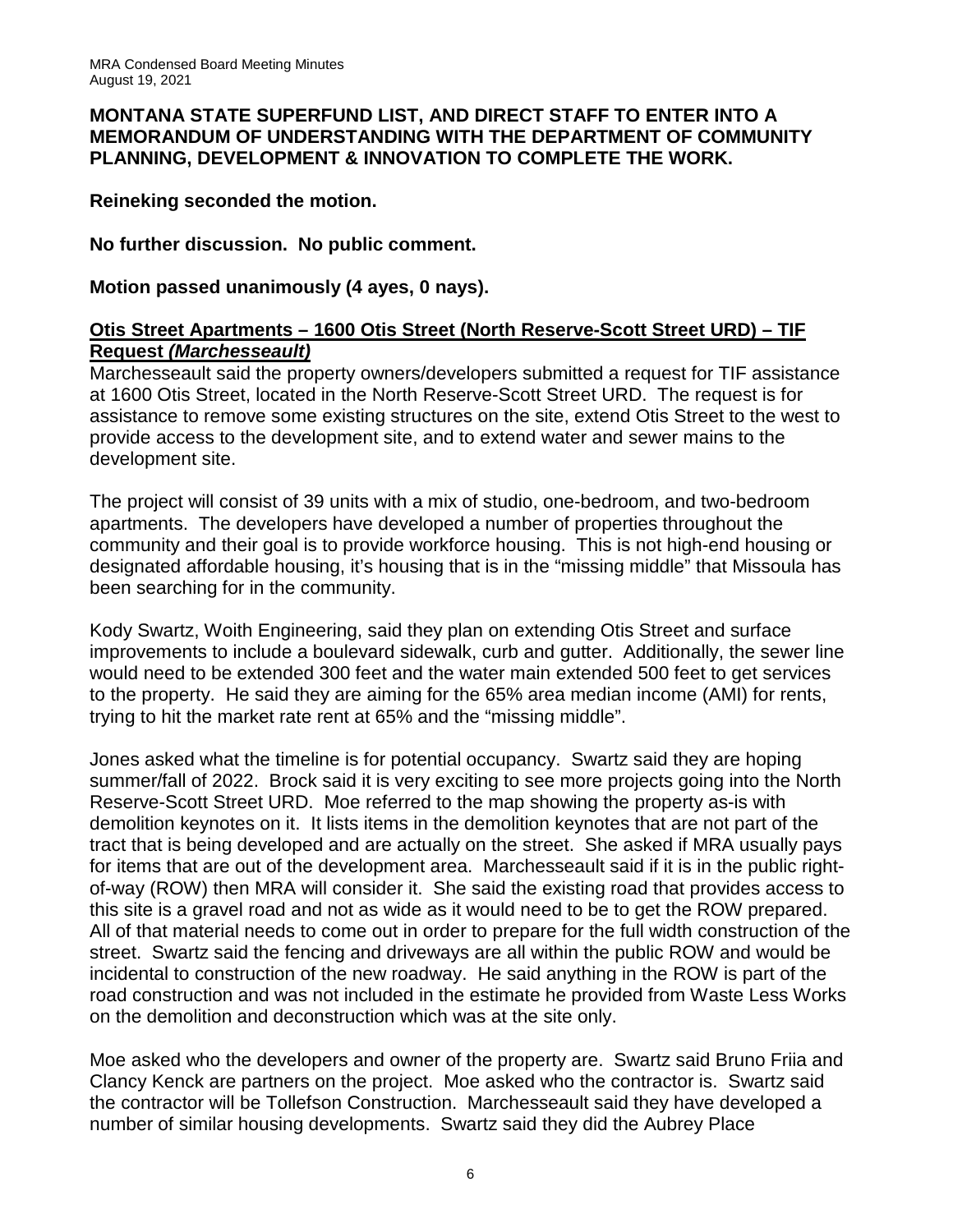apartments off of North Reserve Street, Hellgate Gardens development across from Hellgate Elementary School, Lambros Building, as well as other condominium and subdivision-type projects as well. Friia added that the Aubrey Apartments are basically identical to this one with 39 units and similar price range.

Moe said the Board doesn't have any information on the landscaping and this project will be right next to the existing rental project there that MRA did not participate in but is very well landscaped and maintained. She asked for comment on what the landscaping will be and what MRA's participation in that might be. Swartz said the ROW landscaping will be in compliance with the City of Missoula's standards for ROW trees. He said landscaping will include new trees and landscaped boulevards between the sidewalk and curb. On-site they will provide full landscaping in compliance with Title 20 Zoning for the City of Missoula. Moe asked if there will be a sidewalk put in. Swartz said yes. Moe asked if that will be the only sidewalk on that street segment. Marchesseault said there is sidewalk on the north side of Otis Street in front of the existing apartment building and the intention is to extend that to the west in the same manner so there is boulevard between the sidewalk and the street.

Moe said there are a lot of different projects called "workforce housing" and because there are so many different projects, she was unsure how the 65% market value fits in here. She asked for comment on that. Buchanan said terms are being mixed. She said if you're dealing with income-qualified housing there is a percentage of AMI. For instance, the MHA addresses the very low income which may be 20-40% of AMI. The things Homeword does are typically around 60-80% of AMI. Workforce housing is considered up to 125% of AMI. That is not income-qualified housing, but it is the housing that Missoula's service workers can afford to live in. Moe asked what dollar figure 65% of the market rate represents. Friia said the studio apartments would be about \$750, one-bedrooms around \$900 and about \$1,100 for two-bedroom. Buchanan suggested those numbers do hit workforce housing.

**JONES: I MOVE THE MRA BOARD APPROVE THE REQUEST FROM OTIS LLC IN THE AMOUNT OF \$315,100 FOR DEMOLITION/DECONSTRUCTION, CURB/GUTTER/STREET/SIDEWALK CONSTRUCTION, WATER AND SEWER MAIN EXTENSIONS, AND LANDSCAPING WITHIN THE PUBLIC RIGHT-OF-WAY, CONTINGENT UPON ALL RELEVANT PERMIT APPROVALS, WITH REIMBURSEMENT FOR ELIGIBLE COSTS UPON RECEIPT OF PROOF OF PAYMENT AND LIEN WAIVERS, AND AUTHORIZE THE BOARD CHAIR TO SIGN THE DEVELOPMENT AGREEMENT.** 

**Brock seconded the motion.**

**No further discussion. No public comment.**

**Motion passed unanimously (4 ayes, 0 nays).**

## **Street Tree Planting (URD II and URD III) – Request to Issue Bid Documents**  *(Marchesseault)*

Marchesseault said this request is for authorization for staff to move forward with an RFP process to solicit bids for street tree planting. It would be associated with the sidewalk projects that Gass has been working on for this construction season. Staff has found that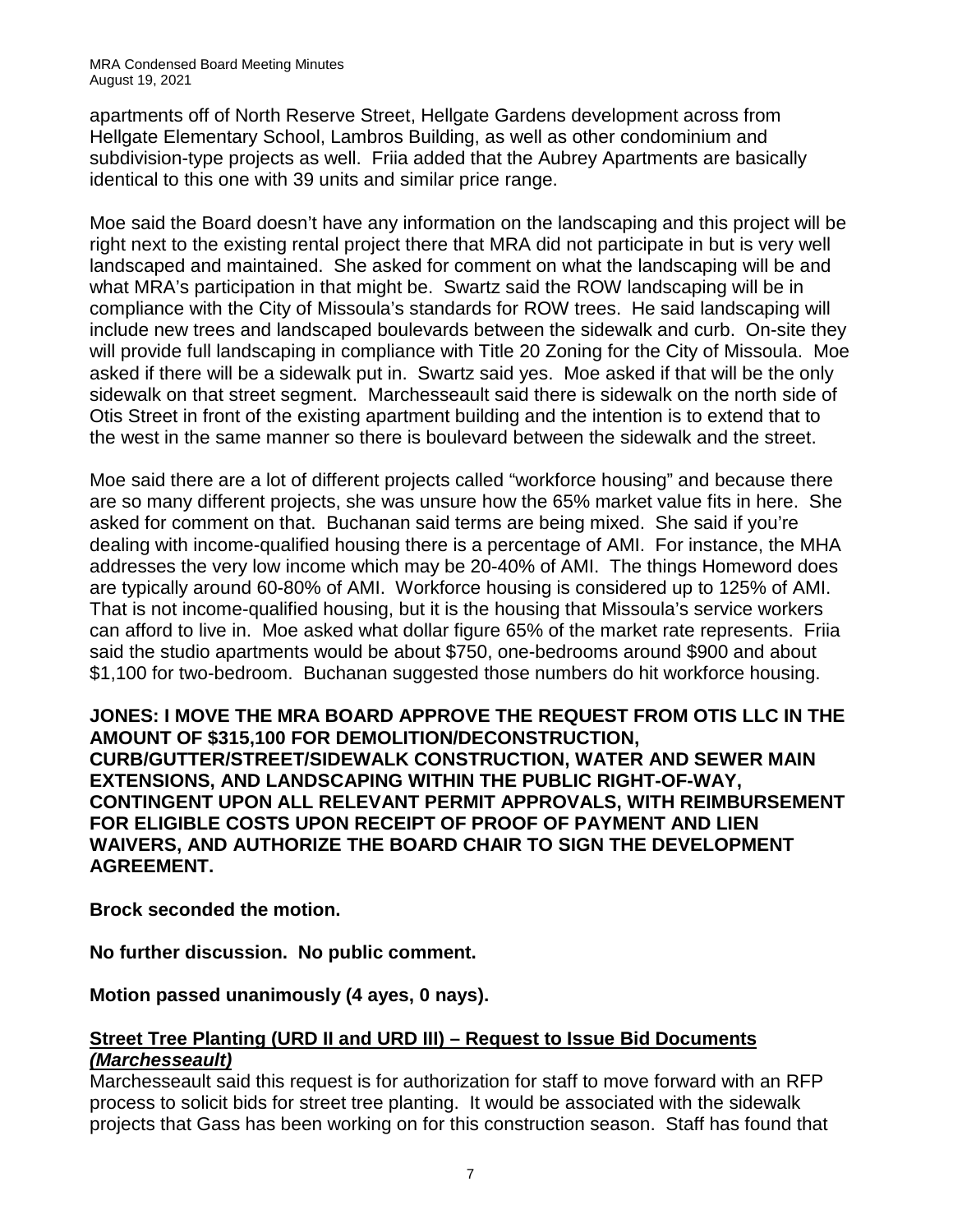there is better control and attention from the landscape contractor if they bid directly just for tree planting. If they mix the tree planting in with the sidewalk project, the contract is held by the general contractor and the landscape area is subcontracted out and there isn't a lot of follow-up. In this circumstance, there are 48 trees to plant and the locations are in URD II and URD III. If approved, staff will issue the RFP and come back with a request for approval with the successful bidder and contract. Marchesseault said this was done similarly with the Mary Avenue project and adjacent streets. It had 67 trees and the bid for that was \$70,000 including a two-year maintenance period. That maintenance period is coming to an end and staff is working to get neighbors to take some ownership in taking care of the trees, especially coming off of a hot summer. Marchesseault said she ran numbers and estimates the request will be approximately \$70,000-\$100,000 for this project. It will include a two-year maintenance and warranty period.

#### **BROCK: I MOVE THE MRA BOARD AUTHORIZE STAFF TO SOLICIT BIDS FOR THE 2021/2022 URD II AND URD III STREET TREE PLANTING PROJECT.**

**Jones seconded the motion.**

## **No further discussion. No public comment.**

## **Motion passed unanimously (4 ayes, 0 nays).**

## **FY22 Preliminary Budget – Updated 8/10/21 – Request for Approval** *(Dunn)*

Moe commented the debt service requirements are now presented on the reports. Moe asked Dunn if she could also provide an additional, separate chart organized by District listing the MRA contributions to the AHTF. Dunn said she could do that.

Dunn said the MRA budget is one of those that is a little different than the overall City budget, whereas MRA is constantly closing out projects, invoices are coming in, and things are moving a lot at the end of the year. In order to have a real accurate picture of where things are at going into the next fiscal year, Dunn is constantly reconciling reimbursement requests, etc. Also, MRA's TIF funding comes in two large transfers from the County when taxes are due. She said TIF is not a tax, but MRA gets an increment of the taxes that are paid from the properties in those Districts. The majority of funds come to MRA in December and in June. Five out of the six Districts have debt instruments, so those funds go into a clearing account and get transferred into the debt service syncing funds. Any excess is then moved into the development. All of those things are in motion. Dunn said she tries to provide the Board as many updates as possible in a short time frame. Staff usually presents a Preliminary Budget that assumes last year's increment value since MRA doesn't have the taxable values from the state yet. The Board adopted that Budget at the last meeting and Dunn is providing updates as she has them. She said today's update does include the taxable values from the state. The mill levies from the seven taxing jurisdictions in Missoula have to be set by those individual taxing jurisdictions and it's usually not done until late September. Dunn said that is really when MRA will know exactly what the revenues will be for the next fiscal year.

Dunn said one of the recommendations that came out of the MRA Communications Plan was that staff refer to the projects by address and type of improvement more so than the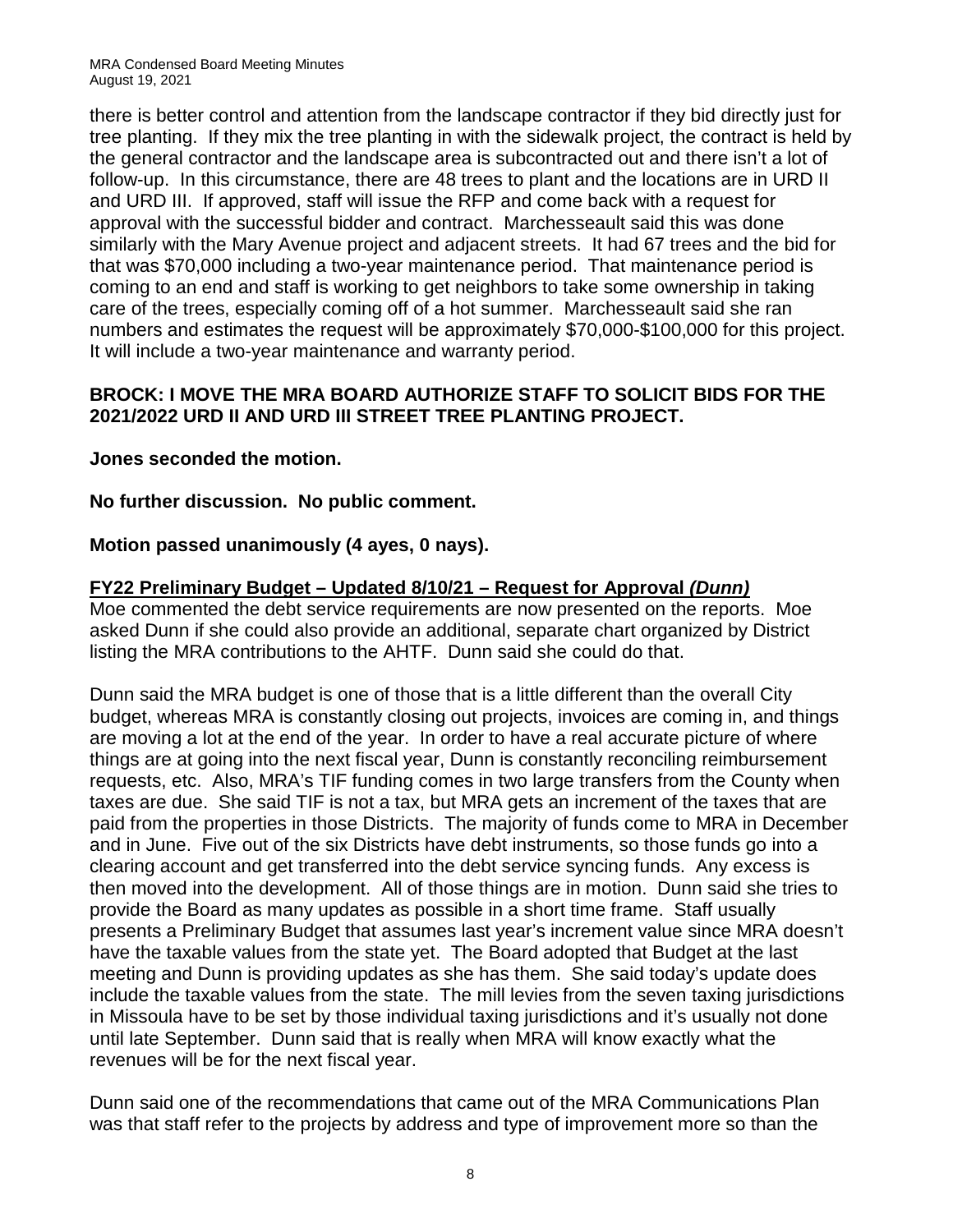MRA Condensed Board Meeting Minutes August 19, 2021

entity that receives approval for the grant because TIF financing goes to public improvements. Dunn said she will be looking at those recommendations and it is something easy that staff can implement to provide better descriptions for the public on exactly what TIF dollars are used for in projects. Dunn continued reviewing the Preliminary Budget.

Dunn noted that the financial reports are not only a part of the monthly Board meeting agenda, they are also on MRA's website under the "Records" page. Every month you can see the updates that have taken place.

## **JONES: I MOVE THE MRA BOARD APPROVE THE FY22 PRELIMINARY BUDGET.**

#### **Reineking seconded the motion.**

Reineking thanked Dunn for her thorough explanation and said she hopes people are watching, listening and benefitting from it. Jones thanked Dunn for implementing some changes that were pointed out by the Communications Plan. She said those are very valuable changes and make the reports even more explanatory.

## **No further discussion. No public comment.**

## **Motion passed unanimously (4 ayes, 0 nays).**

## **NON-ACTION ITEMS**

# **STAFF REPORTS**

#### **Director's Report**

#### *MRA Communications Plan*

Buchanan said staff is working through how to approach implementation of the Communications Plan. She said the implications for the City are larger or as large as they are for MRA. She will be meeting with Administration to look at it on a more global level. She said there will need to be a discussion about how the Board wants to relate to the Plan and how they think MRA staff should move forward. She said staff will march forward and bring back some recommendations to the Board. Moe said she would like to see it move forward as soon as staff comments on it.

## *Transportation Projects*

Buchanan said the Brooks Corridor Study, Higgins Avenue Study and the Front/Main Conversion are all moving toward a point of decision about what to do with transit and if it comes all the way up Brooks, through the Hip Strip and into Downtown, or if it goes up Stephens Avenue. That decision will have a big impact on what the cross-section at Higgins is, particularly through the Hip Strip where there are constraints and lots of needs. She said it's exciting and interesting and there is a lot of public interest. Staff has met with key stakeholders and residents in the Kiwanis Neighborhood regarding the Front/Main Conversion. They really need to figure out how traffic is going to move in that neighborhood if Front Street becomes two-way. Right now the only exit from that neighborhood is Hartman Street, which is right at the Front and Madison Streets intersection, which will become a signalized, two-way intersection and because of that signal it will likely back up past the Hartman intersection. It is a nut they have to crack. Buchanan added there are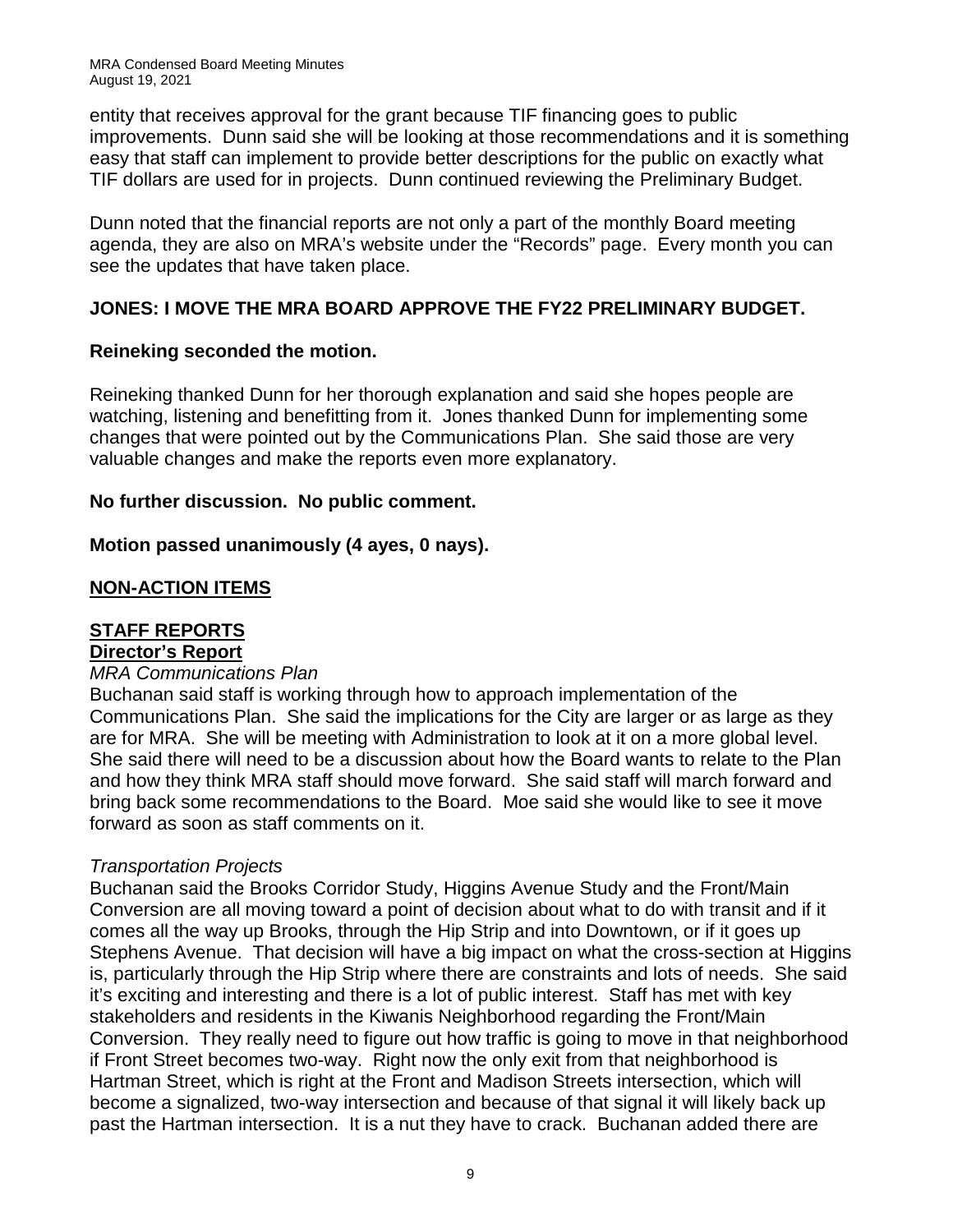new townhomes there, the micro-apartments will soon be finished, and there are other developers investing in that area who want to put housing in. The downtown housing that MRA has been striving for is finally starting to come to fruition and it is a really positive sign for downtown. The first public input meeting on the Front/Main Conversion is set for early September. There will be public meetings forthcoming on the Higgins Avenue Study as well.

#### *Scott Street Properties*

The City has been spending a lot of time on this area, focusing on the nine acres that will redevelop as housing. They are learning a lot about what developers deal with as they try to develop properties within a regulatory framework, and how wonderful ideas can become challenging once you start applying rules and regulations. It is taking a lot of time and effort. There has been one public meeting that was extremely well attended. The second public meeting will be virtual on September 1st.

## *West Broadway Master Plan*

The West Broadway Master Plan is in a bit of a holding pattern as they look at how much neighborhood impact there's been in that discussion and its development to date. They are looking at possibilities for more neighborhood engagement from the Northside/Westside Neighborhoods.

Moe asked that the Board members get notice of the September 1<sup>st</sup> meeting for Scott Street Properties. Brock said there was an announcement of the Flynn-Lowney Ditch Purchase happening near the West Broadway Island and asked if that affects the progress of the West Broadway Master Plan in a positive way. Buchanan said the City is close to consummating purchase of the Flynn-Lowney Ditch. She said it's a big deal with respect to the development of the property west of Reserve Street and that is the major funder for the purchase because of the fact that they will not have to be working around the ditch that had very few users. It also presents some opportunities around the West Broadway Island and that area. She said there are nothing but positives coming out of it.

## *Midtown Master Plan*

Buchanan said the Missoula Midtown Association is working diligently on putting together funding for a Midtown Master Plan, patterned much like the Downtown Master Plan process where a lot of the funding is going to come from private sector and the folks who are invested in that area. She said Melanie Brock is doing a fantastic job of fundraising for that. MRA is represented on the Steering Committee. The goal is for them to come to the September MRA Board meeting for an ask, much like MRA supported the Downtown Master Plan. She said the solidification of an association and further master planning process are some of the things that came out of the original Urban Land Institute (ULI) study that MRA funded in 2003. There are a lot of things coming to fruition as Midtown matures and really moves into that tertiary market and is heading towards secondary. She said the City is hopeful this is an area that will help solve Missoula's housing problems as well.

## **FY21 Budget Status Reports for June 2021 – Updated as of 8/6/21**

Dunn said this is a report for June that she will keep bringing monthly because as expenses come in that were incurred in the prior fiscal year, prior to June 30<sup>th</sup>, then they get accrued back to that fiscal year.